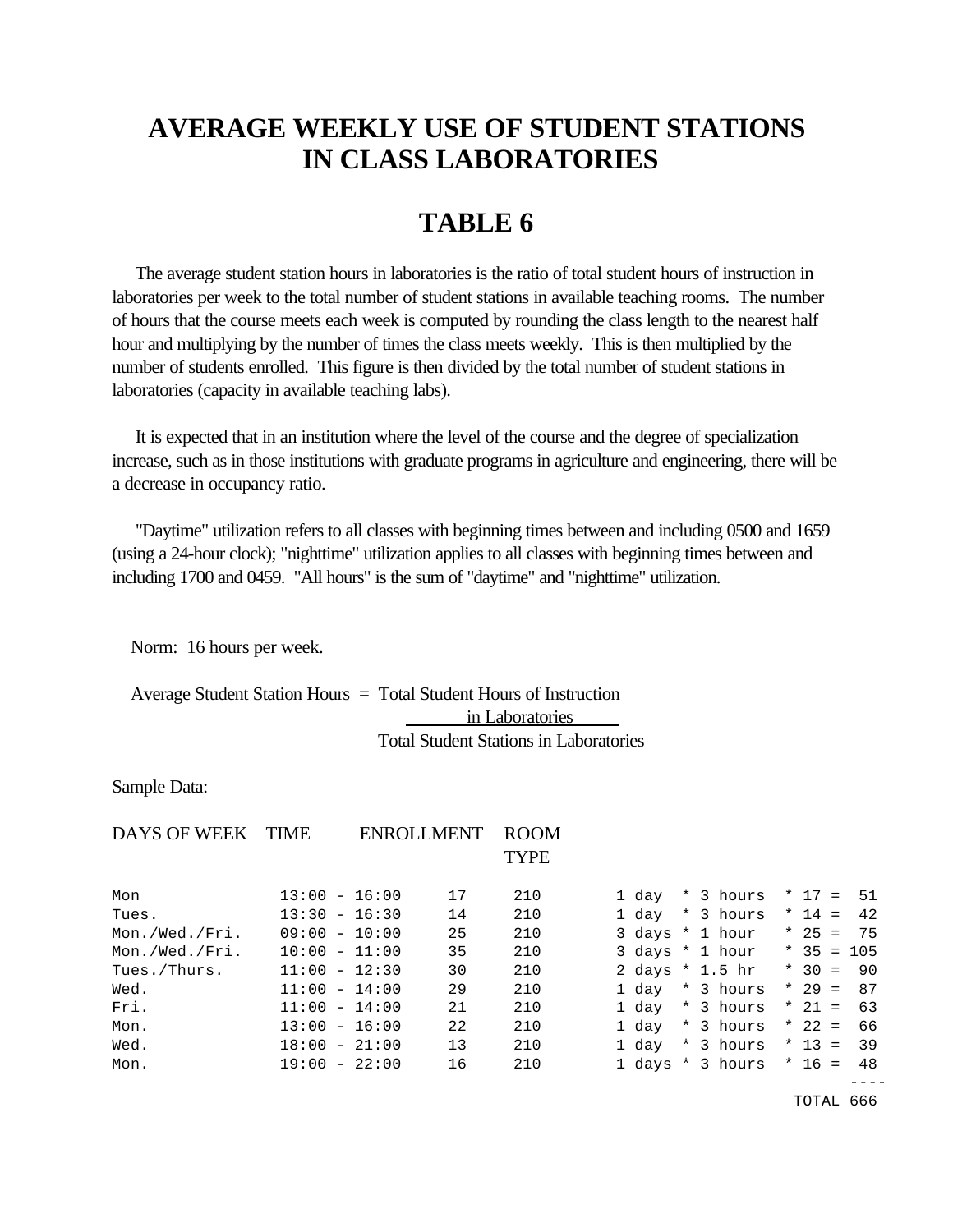The last two classes in the sample data start after 17:00 which is considered nighttime, so 87 hours would be used for the nighttime calculation. The remaining 579 would be used for the daytime calculation. 666 would be used for the calculation of all hours.

| Daytime Student Hours in Class Laboratories =       | 579  |           |
|-----------------------------------------------------|------|-----------|
| Total Student Stations in Class Laboratories =      | 2457 | $=.2356$  |
| Nighttime Student Hours in Class Laboratories $=$   | 87   | $=.0354$  |
| Total Student Stations in Class Laboratories =      | 2457 |           |
| <b>Total Student Hours in Class Laboratories</b>    | 666  | $= .2710$ |
| <b>Total Student Stations in Class Laboratories</b> | 2457 |           |

The report for one institution would look like this:

|             | <b>FTE</b> | <b>Stations</b> |       | No. of Daytime Nighttime All Hours |       |
|-------------|------------|-----------------|-------|------------------------------------|-------|
| Institution |            | 5,411 2,457     | .2356 | .0354                              | .2710 |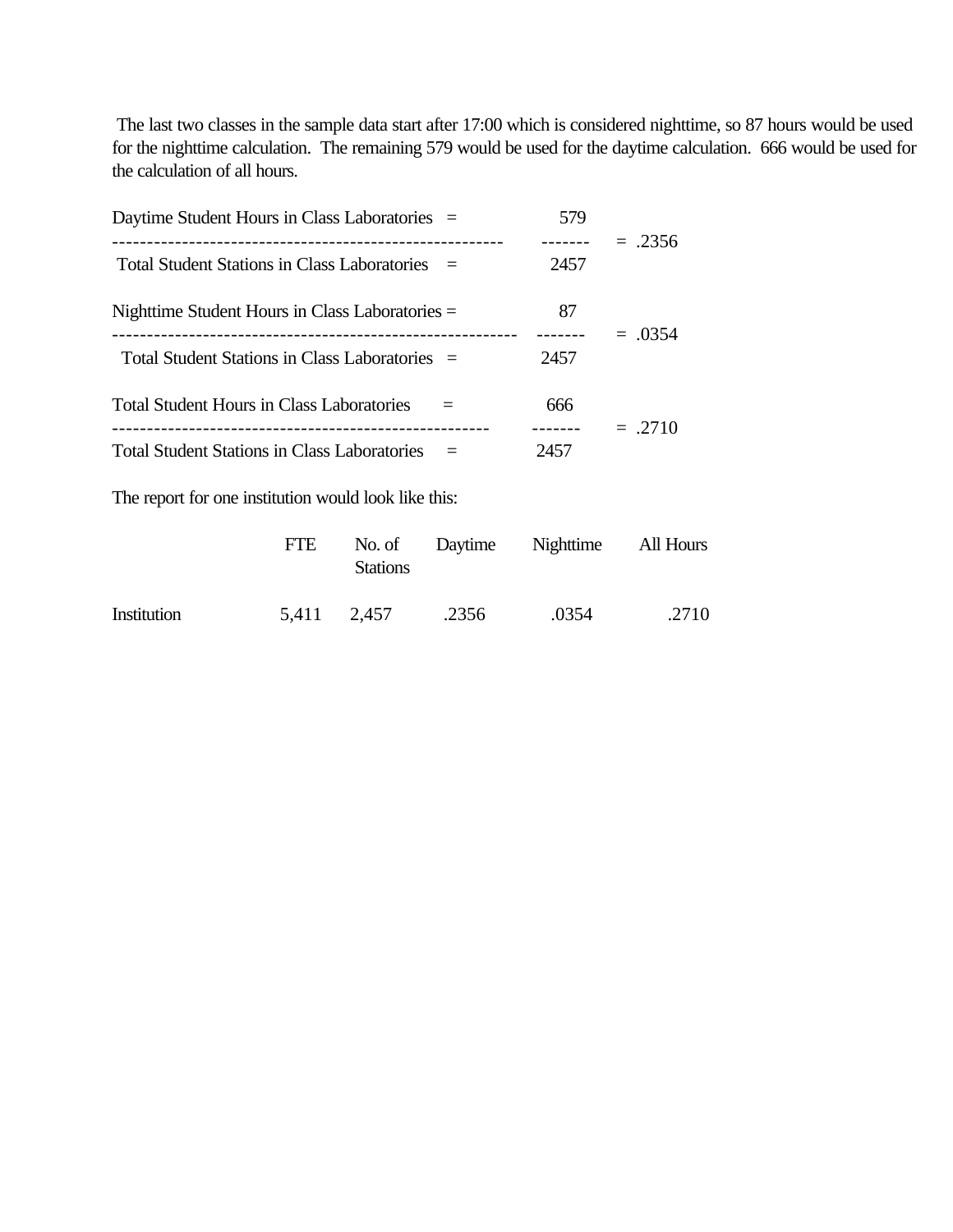## **TABLE 6 AVERAGE WEEKLY USE OF STUDENT STATIONS IN CLASS LABORATORIES**

|                                         |            | <b>NUMBER</b>                |                 |                  | <b>ALL HOURS</b> |                 |                 |      |              |
|-----------------------------------------|------------|------------------------------|-----------------|------------------|------------------|-----------------|-----------------|------|--------------|
| <b>INSTITUTION</b>                      |            | <b>OF</b><br><b>STATIONS</b> | <b>DAYTIME</b>  | <b>NIGHTTIME</b> | 2003             | 2002            | 2001            | 2000 | 1999         |
| <b>PUBLIC FOUR YEAR INSTITUTIONS</b>    | <b>FTE</b> |                              |                 |                  |                  |                 |                 |      |              |
| LSU-A&M (Including Ag. & Law)           | 29,348     | 4,787                        | 8.0             | 1.1              | 9.2              | 19.2            | 11.4            | 11.0 | 12.7         |
| University of Louisiana in Lafayette    | 13,963     | 2,451                        | 8.1             | 1.1              | 9.2              | 8.9             | 8.4             | 8.5  | 8.6          |
| Southeastern Louisiana University       | 13,134     | 1,599                        | 11.0            | 0.6              | 11.7             | 13.1            | 12.9            | 9.9  | 15.2         |
| University of New Orleans               | 12,971     | 1,565                        | $\star\star$    | $\star\star$     | $^{\star\star}$  | 8.7             | 7.4             | 7.4  | 8.2          |
| Louisiana Tech University               | 10,609     | 3,098                        | 4.7             | 0.3              | 5.1              | 5.7             | 4.6             | 4.1  | 7.9          |
| Northwestern State University           | 8,634      | 3,355                        | 6.7             | 1.2              | 7.9              | 8.3             | 7.2             | 8.3  | 8.9          |
| Southern University A&M                 | 8,772      | 2,732                        | 7.2             | 0.8              | 8.1              | 7.5             | 7.4             | 9.6  | $**$         |
| University of Louisiana in Monroe       | 7,427      | 1,477                        | 7.0             | 0.7              | 7.8              | $^{\star\star}$ | $^{\star\star}$ | 7.8  | 10.0         |
| <b>McNeese State University</b>         | 7,248      | 2,147                        | 5.4             | 0.9              | 6.4              | 6.4             | 5.9             | 6.0  | 6.8          |
| <b>Nicholls State University</b>        | 6,082      | 2,372                        | 5.8             | 0.3              | 6.2              | 5.0             | 5.8             | 5.1  | 5.9          |
| <b>Grambling State University</b>       | 4,339      | 1,575                        | 5.5             | 0.1              | 5.7              | 6.0             | 4.6             | 4.4  | 7.9          |
| LSU in Shreveport                       | 3,122      | 1,165                        | 4.6             | 1.4              | 6.0              | 5.7             | 5.3             | 5.0  | $**$         |
| Southern University at New Orleans      | 2,811      | 1,107                        | 4.8             | 2.3              | 7.2              | 6.3             | 11.3            | 14.0 | 13.0         |
| LSU at Alexandria                       | 2,015      | 549                          | 6.2             | 0.5              | 6.8              | 9.9             | 6.2             | 7.8  | 6.1          |
| <b>PUBLIC TWO YEAR INSTITUTIONS</b>     |            |                              |                 |                  |                  |                 |                 |      |              |
| Delgado Community College               | 10,583     | 2,465                        | 8.3             | 3.0              | 11.4             | 11.0            | $^{\star\star}$ | 9.1  | 9.8          |
| <b>Baton Rouge Community College</b>    | 3,902      | 354                          | 5.7             | 1.9              | 7.7              | 7.7             | 2.0             | 8.4  | 12.2         |
| <b>Bossier Parish Community College</b> | 2,802      | $\star\star$                 | $^{\star\star}$ | $\star\star$     | $\star\star$     |                 |                 |      |              |
| <b>LSU</b> at Eunice                    | 2,266      | 454                          | 6.2             | 0.1              | 6.3              | 6.4             | 5.7             | 6.8  | 9.2          |
| Southern University at Shreveport       | 1,694      | 536                          | 3.9             | 0.9              | 4.8              | 6.2             | 4.7             | 4.2  | 3.7          |
| <b>Nunez Community College</b>          | 1,611      | 503                          | 9.3             | 4.7              | 14.1             | $^{\star\star}$ | 12.2            | 10.2 | $\star\star$ |
| L.T.C. Sowela                           | 1,167      | 1,861                        | 6.8             | 0.6              | 7.4              |                 |                 |      |              |
| South Louisiana Community College       | 801        | 200                          | 12.7            | 3.0              | 15.7             |                 |                 |      |              |
| <b>River Parishes Community College</b> | 426        | 32                           | $**$            | $**$             | $^{\star\star}$  | 7.8             | 4.8             | 0.9  |              |
| L.T.C. Fletcher                         | 359        | 398                          | 16.1            | 0.1              | 16.3             |                 |                 |      |              |
| Louisiana Delta Community College       | 301        | $**$                         | $**$            | $**$             | $**$             |                 |                 |      |              |

\*DOES NOT INCLUDE SATURDAY CLASSES

\*\*NOT AVAILABLE